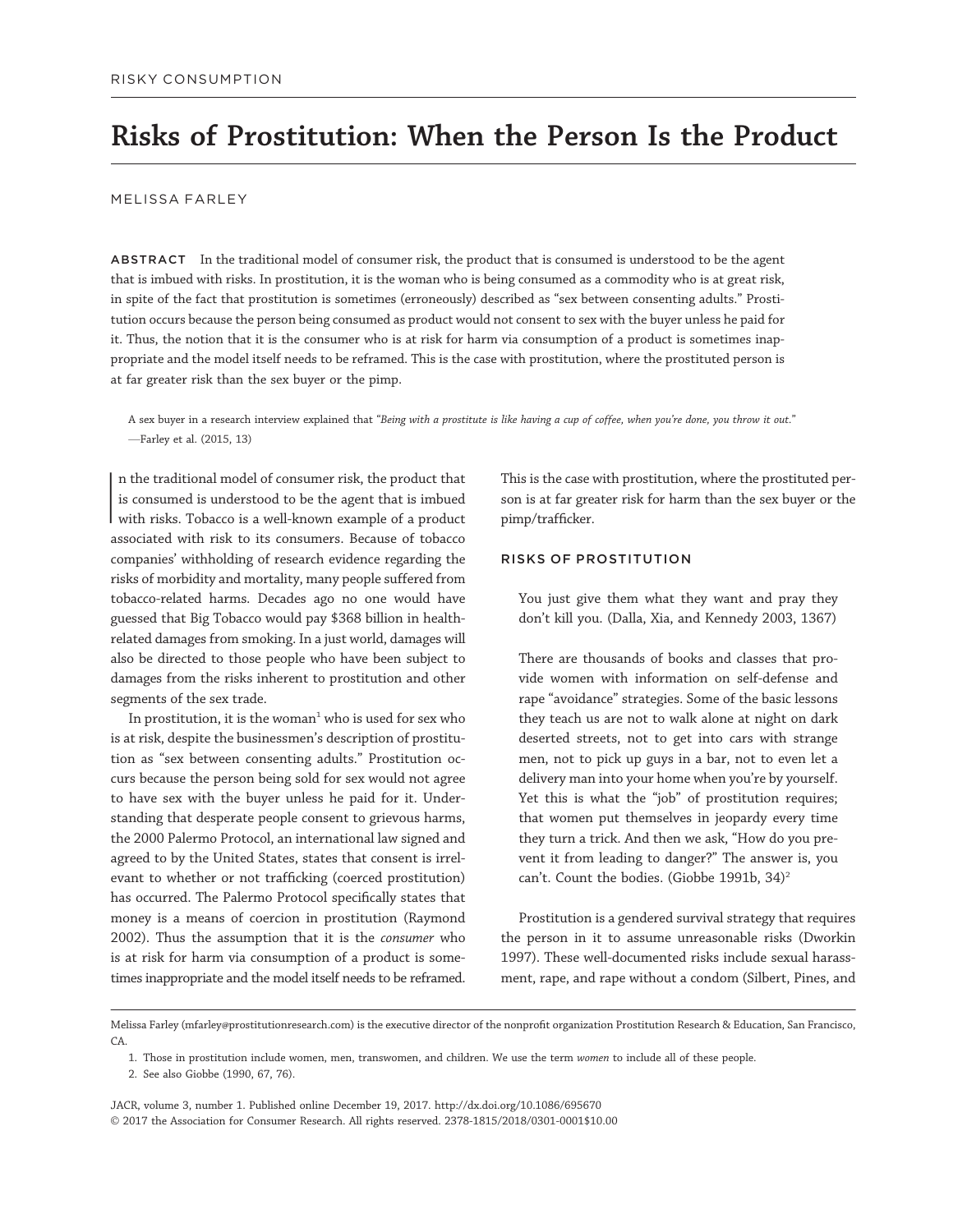Lynch 1982). As a prostituting woman in Vancouver explained, "what rape is to others is normal to us" (Farley, Lynne, and Cotton 2005, 254). As a result of the frequency of rape in prostitution, prostituted people have the highest HIV rate of any population studied. One study found an HIV prevalence rate of 93% (Ward and Day 2006). Risks of prostitution also include domestic violence, physical assault, and psychological sequelae of these traumatic stressors: posttraumatic stress disorder (PTSD), dissociative disorders, depression, eating disorders, suicide attempts and successful suicides, and substance abuse. Most people would not be willing to assume these risks. For most of the world's prostituted women, prostitution is the experience of being hunted, dominated, harassed, assaulted, and battered. Despite the fact that money is paid, sexual assault remains most women's experience of prostitution. Women are prostituted because they are vulnerable as a result of their poverty, a lack of educational options, lack of employment opportunities, and as a result of previous physical, sexual, and emotional harms. They are purchased on the basis of race as well as sex stereotypes. These social harms and prejudices put poor women of color especially at risk for the physical and psychological harms addressed here. Prostitution formalizes women's subordination by sex, race, and class (Dworkin 1997).

Childhood abuse is such a common precursor to prostitution that it is considered by most experts to be a necessary if not sufficient risk factor for prostitution (Tyler et al. 2000). Survivors link physical, sexual, and emotional abuse as children to later prostitution. Seventy percent of the adult women in prostitution in one study stated that childhood sexual assault was responsible for their entry into prostitution (Silbert and Pines 1981, 1983). Family abuse and neglect not only caused direct physical and emotional harm, but also created a cycle of victimization that affected their futures. Familial sexual abuse functions as a training ground for prostitution. One young woman said, "I started turning tricks to show my father what he made me" (Silbert and Pines 1982, 488). Dworkin (1997, 143) described sexual abuse of children as "boot camp" for prostitution. Adolescence is the most frequently reported age of entry into any type of prostitution. Boyer and colleagues (1993) interviewed 60 women prostituting in escort, street, strip club, phone sex, and massage brothels in Seattle, Washington. All of them began prostituting between the ages of 12 and 14.

Sex buyers' fantasies about prostitution drive the real lives of prostituted women. From the moment of sale, the

purchased or rented person is measured against the buyer's fantasies—for example, his fantasy of "the prostitute who loves to have sex with strangers." Today sex buyers often seek a "girlfriend experience" in which prostituted women are paid to mimic a love relationship. The performance is required to be one that fools the sex buyer. Failure to live up to these fantasies led to brutal violence by sex buyers, one of whom rationalized,

When there is violence, it is mostly the prostitute's fault. See, I am going to buy something. If I am satisfied with what I am buying, then why should I be violent? I will be violent when I am cheated, when I am offered a substandard service. ... Sometimes violence is because the prostitute wants the client to use condoms. They force it on the client. He will naturally be disgruntled and there will be altercations. (O'Connell-Davidson 2003, 58)

The risks for experiencing physical violence in prostitution are very high. An occupational survey noted that 99% of women in prostitution were victims of violence, with more frequent injuries "than workers in [those] occupations considered ... most dangerous, like mining, forestry and fire fighting" (Gibbs, Sydie, and Krull 2000, 47). Two factors have been associated with greater violence in prostitution. The greater the woman's poverty, the greater the violence she experiences, and the longer she is in prostitution, the more likely she is to experience violence (Giobbe 1991a; Vanwesenbeeck 1994). A number of authors have described and summarized the sexual and physical violence that is the norm for women in prostitution (Oselin and Blasyak 2013; Argento et al. 2014). In a study of Vancouver women in prostitution, 75% had suffered physical injuries from the violence in prostitution. These included stabbings and beatings, concussions and broken bones (broken jaws, ribs, collarbones, fingers, spinal injuries, and a fractured skull), cuts, and black eyes. Fifty percent of these women had head injuries resulting from violent assaults with, for example, baseball bats and crowbars. Many had their heads slammed against walls and against car dashboards. Sex buyers and pimps regularly subjected them to extreme violence when they refused to perform a specific sex act (Farley et al. 2005). Because of its extreme violence, the risks of prostitution include multiple adverse health consequences (Church et al. 2001; Oram et al. 2012). Impacts of prostitution's violence include more severe health problems such as exhaustion, cervical cancer, sexually transmitted diseases (STDs) and human immuno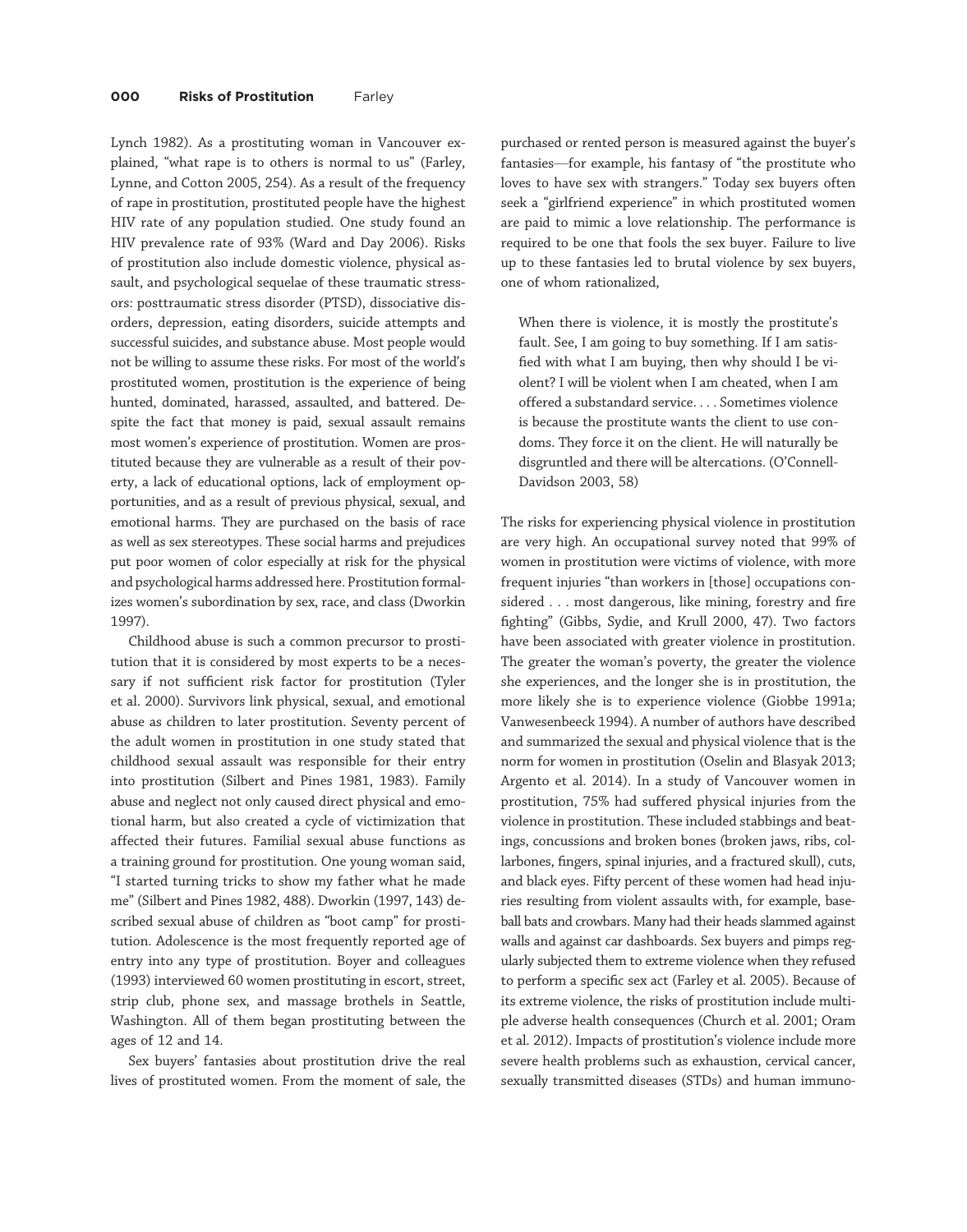deficiency virus (HIV), undiagnosed pelvic pain, complications from abortions, traumatic brain injury, headaches, high fevers, broken bones, cardiovascular symptoms, respiratory symptoms, gastrointestinal problems, and immune system compromise (Farley and Kelly 2000; Dalla 2002; Vanwesenbeeck 2005; Zimmerman et al. 2006).

Silbert and Pines (1981, 1982) reported that 70% of women suffered rape in prostitution with 65% having been physically assaulted by sex buyers and 66% assaulted by pimps. The Council for Prostitution Alternatives in Portland reported that prostituted women were raped an average of once a week (Hunter 1994). In the Netherlands, 60% of prostituted women suffered physical assaults; 70% experienced verbal threats of physical assault; 40% experienced sexual violence; and 40% had been forced into prostitution and/or sexual abuse by acquaintances (Vanwesenbeeck 1994). Most young women in prostitution were abused or beaten by pimps as well as sex buyers (Barry 1979, 1995; Hoigard and Finstad 1986; MacKinnon and Dworkin 1997). Eighty-five percent of prostituting women in Minnesota had been raped in prostitution (Parriott 1994). Of 854 people in prostitution in nine countries (Canada, Colombia, Germany, Mexico, South Africa, Thailand, Turkey, United States, and Zambia), 71% had experienced physical assaults in prostitution and 62% had been raped in prostitution. Eighty-nine percent of those people stated that they wished to leave prostitution but did not have other options (Farley et al. 2003). In another study, 94% of those in prostitution had experienced sexual assault and 75% had been raped by one or more sex buyers (Miller and Schwartz 1995).<sup>3</sup>

"It's like domestic violence taken to the extreme," explained a prostitution survivor (Leone 2001, A1). Prostitution can be lethal (Dalla et al. 2003; Potterat et al. 2004; Quinet 2011). Women in prostitution are seen as body parts or fake girlfriends whose feelings are irrelevant. They are not considered fully human and as a result, women in prostitution are murdered at a higher rate than any other group of women ever studied. A Canadian commission found that the death rate of women in prostitution was 40 times higher than that of the general population (Special Committee on Pornography and Prostitution 1985). A study of Vancouver prostitution reported a 36% incidence of attempted murder (Cler-Cunningham and Christenson 2001). A Dallas police officer told the author in 2009 that it was the policy of the Dallas PD to take DNA samples from

3. For a list of articles that provide additional empirical data, see Farley (2006, 2009, 2013).

women arrested for soliciting prostitution. He explained that so many prostituted women are murdered in Dallas that if a body or bones are found, police can do a DNA match and offer comfort to the victim's family.

The emotional consequences of prostitution are the same in widely varying cultures whether it's high class or low class, legal or illegal, in a brothel, a strip club, a massage parlor, or the street.<sup>4</sup> The emotional assault on women and on their sexuality in prostitution is overwhelming, yet invisible to most people. Survivors describe prostitution as a process whereby they are turned into objects into which men masturbate causing great psychological harm to the woman acting as receptacle (Hoigard and Finstad 1986). Dissociation is a response to overwhelming and uncontrollable traumatic events in which the mind detaches from one's current emotional or physical state. Dissociation occurs during extreme stress among prisoners of war who are tortured, among children who are being sexually assaulted, and among women being battered, raped, or prostituted (Herman 1992; Schwartz 2000). Dissociative disorders, depression, and other mood disorders are common among prostituted women in street, escort, and strip club prostitution (Ross et al. 1990). Dissociation in prostitution results from both childhood sexual violence and sexual violence in adult prostitution. The dissociation necessary to survive rape in prostitution is much like the dissociation that enables a victim to endure familial sexual assault (Giobbe 1991a). Vanwesenbeeck (1994, 107) alleged that a dissociative proficiency contributed to what she described as "professional attitudes "among women in prostitution in the Netherlands. A Thai woman said, "You make yourself empty inside" (Bishop and Robinson 1997, 47). Symptoms of emotional distress in all forms of prostitution are off the charts: depression, suicidality, posttraumatic stress disorder, dissociation, and substance abuse (Brody et al. 2005; Ling et al. 2007; Pedersen et al. 2016). Two-thirds of women, men, and the transgendered in prostitution in nine countries met diagnostic criteria for posttraumatic stress disorder. This level of extreme emotional distress is the same as in the most emotionally traumatized people ever studied by psychologists—battered women, raped women, combat veterans, and torture survivors. PTSD is characterized by

<sup>4.</sup> We have discovered that although many researchers differentiate street prostitution from other types of prostitution (brothel, strip club, massage parlor, escort, etc.) in fact women move from one physical location to another for the purpose of prostitution. Women are described as "street prostitutes" primarily because that is where the researcher encountered them. See Kramer (2003).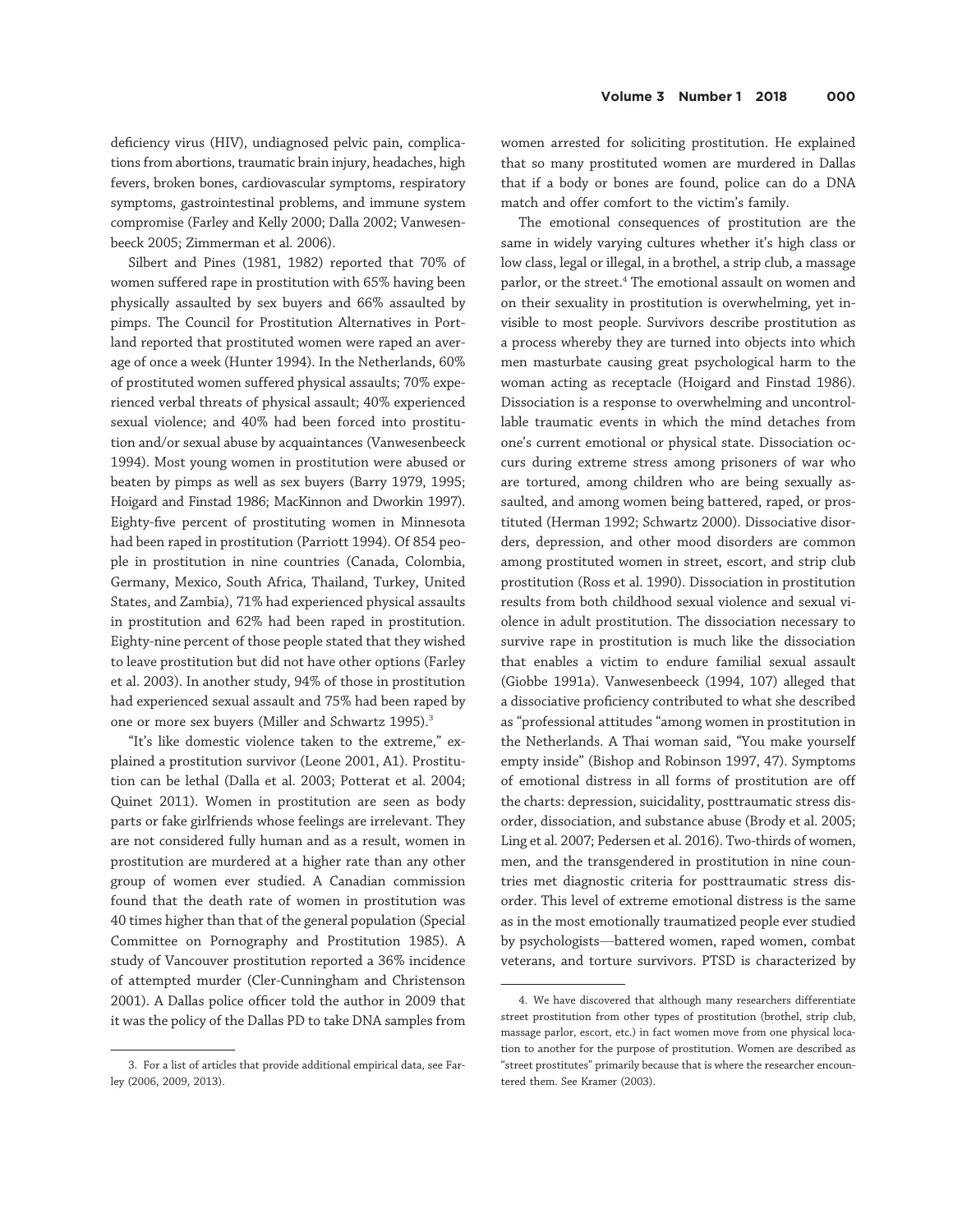anxiety, anhedonia, depression, insomnia, irritability, flashbacks, emotional numbing, and hypervigilance. In nine countries researchers found that 68% of those in prostitution met criteria for a diagnosis of PTSD, a prevalence that was comparable to battered women seeking shelter, rape survivors seeking treatment, and survivors of state-sponsored torture. Across widely varying cultures on five continents, the traumatic consequences of prostitution were similar (Farley et al. 2003). Two studies of prostituted Korean women reflect the women's intense psychological distress with PTSD prevalence rates of 78% and 80% (cited in Farley and Seo 2006). Pornography of women in prostitution increased their vulnerability and their emotional distress (Farley 2007a).

Although sex buyers tend to have an awareness of the risks of prostitution, they rarely reveal what they know. After hundreds of anonymous interviews with men who buy sex, we found that most have a nuanced understanding of both risks and harms of prostitution (Farley 2007a; Farley, Bindel, and Golding 2009; Farley, Macleod, et al. 2011; Farley, Schuckman, et al. 2011; Farley et al. 2012, 2015). As a sex buyer who participated in a research study explained,

They use sex to get money because they don't believe in themselves. They have very low self-confidence. I think they're very disturbed. I think a lot of times they feel degraded. They feel like they've been used. They feel useless. I mean the ones I know have no self confidence, so they feel less than a person, and more like a commodity. (Farley, Schuckman, et al. 2011, 21)

Another man described prostitution this way:

At one time I used to think that it helped a woman get self esteem. But I've changed my views on that. Now I think it helps to eliminate your self esteem. (Farley, Schuckman, et al. 2011, 21)

### And a third said,

I think prostitutes turn into bad people from being prostitutes...bad things happen like rape, beatings, just being looked at as a commodity, having to con men out of money... you turn into a criminal. (Farley, Schuckman, et al. 2011, 21)

Two-thirds of a group of 100 US sex buyers opined that a majority are lured, tricked or trafficked into prostitution. Many of the men understood the economic coercion and

the lack of alternatives in women's entry into prostitution. A man who chose not to buy sex explained,

The women who are prostitutes, they're single moms, it's not so cut and dry. It's not a conscious choice for them. While they're not literally forced into it, through socioeconomic circumstances they are partially forced into it. And the purchaser is inexorably tied to the bad and the wrong things that go into it. He's not just a harmless customer. (Farley, Schuckman, et al. 2011, 23)

Research studies and nongovernmental agencies' reports have shown that trafficking (third-party control) is prevalent in all forms of prostitution. Anderson and O'Connell Davidson (2003) reported that 77% of sex buyers in Japan were aware of risks of trafficking to women who were prostituting. Dragomirescu, Necula, and Simion (2009) interviewed sex buyers, women in prostitution, pimps, and police officers in Romania, all of whom agreed that sex buyers did not particularly care whether or not the women were trafficked.

# IMMEDIATE AND LONG-TERM RISKS CAUSED BY COMMODIFICATION IN PROSTITUTION

The truth is that a lot of deep marketing-thought goes into the sex industry, whether the entity being sold is an independent escort's companionship or couples' porn. ... Mainstream ad agencies deal with versions of this problem all the time as they market brands and lifestyles, but sex workers tangle with it in a different way, because the thing on the market block is them. (Ray 2007, 178)

She is just a biological object that charges for services. (Farley et al. 2011, 5)

Prostitution is the sale of a sex act or the exchange of a sex act for goods such as food, shelter, or drugs. In order for such a sale or exchange to occur, there must be an objectified, dehumanized, and commodified class of women, usually poor and most frequently ethnically marginalized, who are sold for sex to men who are more privileged than they. Commodification requires objectification, a process that transforms people into objects with economic value (Sharp 2000). A pimp explained commodification at its most basic: "I took the kind of girl no one would miss so when they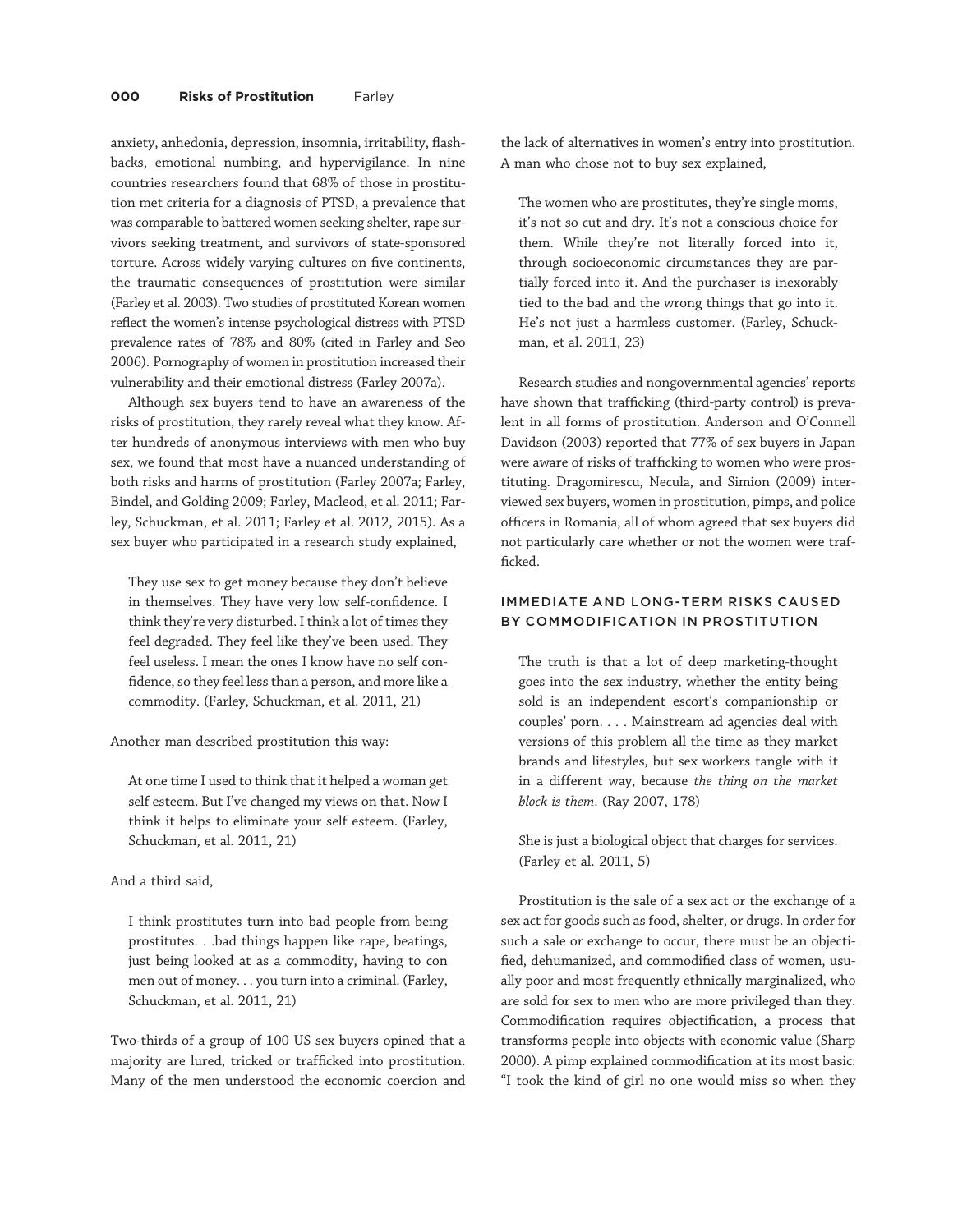were resold, no one would look for them. It is as if I sold a kilo of bread" (Crumley, Simmons, and Schoenthal 1993, 46). Those who are commodified as products in the prostitution transaction become entrenched as part of a subordinated class of humans.5

Once a person is turned into an object, then exploitation and abuse are irrelevant; the abuse seems almost reasonable.

The transformation of a human being into property may be termed commoditization. ... The commoditized person is used to achieve the commoditizer's objectives and is stripped of free will, self-determination, and selfhood. The commoditized person's body, skills, abilities, labor, and even reproductive capacity are no longer under his/her own control, but rather are controlled (i.e., owned or possessed) by the commoditizer. (Hirschman and Hill 2000, 469–70)

Sex buyers do not acknowledge the humanity of the women they use for sex, thus the processes of dehumanization, objectification, and commodification place those in prostitution at great risk for psychological and physical harms. Sex buyers in different cultures provided chilling examples of objectification and commodification. Prostitution was understood by one man as "renting an organ for ten minutes" (Farley 2007a, 144). In Phnom Penh, prostitution was understood this way: "We men are the buyer, sex workers are goods, and the brothel owner is a vendor" (Farley et al. 2012, 3). A woman who had prostituted in Vancouver for 19 years explained prostitution the same way that sex buyers did, "They own you for that half hour or that twenty minutes or that hour. They are buying you. They have no attachments, you're not a person, you're a thing to be used" (Special Committee on Pornography and Prostitution 1985, 387).

Comparing the institutions of slavery and prostitution may shed light on the profound risks to the person who is considered a product. Many are able to understand the risks of dehumanization and commodification based on race in slavery but find it more difficult to understand the risks

of dehumanization and commodification based on sex in prostitution. Sex buyers and pimps are the commoditizers in prostitution, and slave owners and slave traders are the commoditizers in slavery. The enslaved and the prostituted are degraded in culturally tolerated rituals that conceal deadly violations of basic human rights. Over time, the deliberate humiliation and degradation produce a core sense of incapacitating self-loathing in the enslaved or prostituted person. These are risks that may only appear after some time in prostitution or slavery.

The dehumanization and objectification intrinsic to enslavement and to prostitution result in what Patterson (1982) has described as social death, which could also be described as complex posttraumatic stress disorder. A prostituted Costa Rican 16-year-old girl said, "Prostitution makes me feel like I am nothing, nothing at all" (Varney 2000, A1). The acts perpetrated on women in prostitution define her as a degraded object, as "cunt," as "filthy whore." She is reduced to vagina, anus, breasts, and mouth. She acts the part of the thing men want her to be (Dworkin 1997, 146). The only "plausible line in the ... film Pretty Woman,"said a prostituted woman, "is when Richard Gere, playing a client, asks Julia Roberts, playing a prostitute, what her name is, and she replies, 'Anything you want it to be'" (O'Connell Davidson 1998, 109). As Frederick Douglass wrote, enslaved people at auction said what they thought the slave traders and the slave buyers wanted to hear (quoted in Johnson 1999). Over time, even though she knows that the humiliation is cruelly unjust, nonetheless these systematic attacks on her humanity take a devastating toll on her self-esteem. The commodification that exists in the mind of slave traders, pimps, sex buyers, and slave buyers is ultimately incorporated into the identity of the woman who is prostituted or enslaved. Internalized commodification causes symptoms of complex posttraumatic stress disorder in which there are seismic shifts in the meaning of self and self-in-relation to others. A woman in strip club prostitution explained this process:

You start changing yourself to fit a fantasy role of what they think a woman should be. In the real world, these women don't exist. They stare at you with this starving hunger. It sucks you dry; you become this empty shell. They're not really looking at you. You're not you. You're not even there. (Farley et al. 2003, 263)

The hallmark of slavery and of prostitution is that the enslaved or prostituted are subject to domination and to

<sup>5.</sup> Also noting that the poor and disempowered are likely to engage in what they call "desperation exchanges," Radin and Sunder (2005, 12) pointed out that "it is unacceptable for society to embrace commodification of aspects of the self when it is in practice the only avenue of survival for the powerless." When a person herself becomes a product, some critical questions arise that are relevant to the risks assumed by or inflicted upon her. Who controls the sale and who is the person who is sold as a commodity? (Radin and Sunder 2005, 8).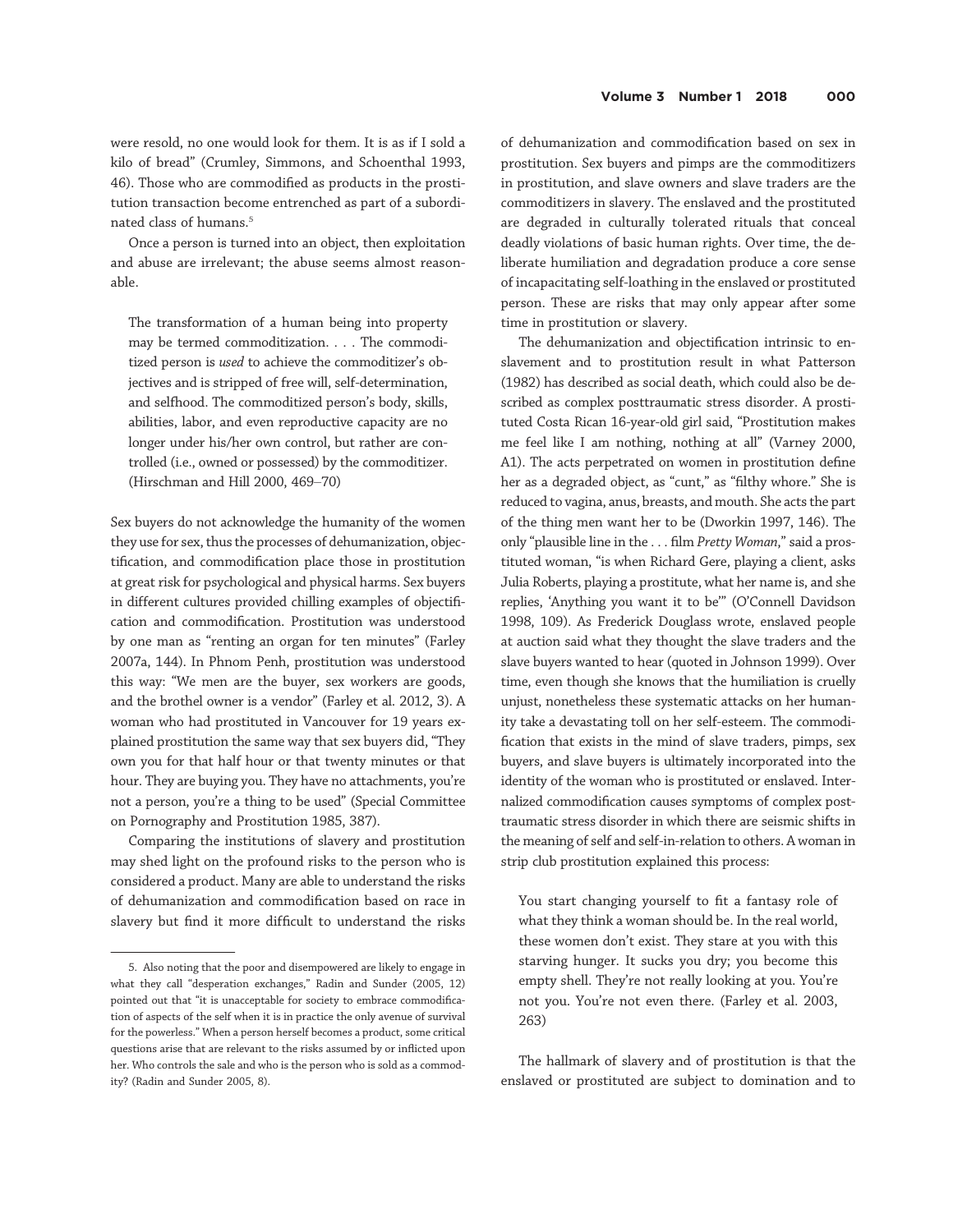the arbitrary will of another person (Balkin and Levinson 2012) whether that person is the slave owner or slave seller, sex buyer, or pimp/trafficker. Yet many fail to understand that most women in prostitution are coerced; instead, women are assumed to be making an occupational choice. A woman in a Nevada legal brothel explained, "No one really enjoys being sold. It's like you sign a contract to be raped" (Farley 2007b, 34). Another woman characterized Dutch prostitution as "volunteer slavery" (Vanwesenbeeck 1994, 149). According to estimates from 18 sources, on average 84% of adult women in prostitution are pimped or trafficked (Farley, Franzblau, and Kennedy 2014).<sup>6</sup> Two research studies found that while 89%–90% of women wanted to escape prostitution, they did not feel free to exit because of a lack of alternatives for survival (Elizabeth Fry Society 1987; Farley et al. 2003). It usually requires multiple attempts before women can escape prostitution (Benoit and Millar 2001).

When there is a failure to understand lack of choice, the poor have been blamed for not attending good schools, slaves have been blamed for their own enslavement, Jews have been blamed for not escaping Nazi death camps, and women in prostitution are blamed for having made the choice to be prostituted. Prostitution is "the choice made by those who have no choice" (Wichterich 2000, 63). One man explained,

I don't think prostitution is quite the same as rape. Rape is worse. But it's close to the rape end of the spectrum. It's not rape, because there is superficial consent. ... On the face of it, the prostitute is agreeing to it. But deeper down, you can see that life circumstances have kind of forced her into that. ...It's like someone jumping from a burning building—you could say they made their choice to jump, but you could also say they had no choice. (Farley et al. 2011, 2015, 3614)

## RISKS OF PROSTITUTION INCURRED BY THE SEX BUYER

Risks that are incurred by the consumer of prostitution include arrest where prostitution is illegal, social stigma, and health risks from STD. Although at first glance, the public health attention to risk of HIV or other STD includes the prostituted woman herself; on closer inspection, it becomes apparent that the overarching concern is for the health of

the sex buyer: to decrease his exposure to disease. In spite of extensive documentation that HIV is overwhelmingly transmitted via male-to-female vaginal and anal intercourse, not vice versa, one of the misogynist myths about prostitution is that she is the vector of disease (Farley and Kelly 2000). The social stigma against prostitution is not simply a general moral disapproval of the activity, but in the case of men who buy sex, a stigmatizing view of them as losers, unethical, or desperate men who are unable to find a female partner without payment (Farley et al. 2015).

The self-positivity bias, also called the self-serving attributional bias, might be used to study risks of prostitution to the sex buyer. When someone exhibits the self-positivity bias, the person tends to assume the best possible outcome for themselves or to mistakenly assume that they are at lower risk than others (Mezulis et al. 2004). Decreasing this overly optimistic bias is one way of approaching risks associated with prostitution. Most sex buyers, for example, assume that their risk of arrest for soliciting prostitution is low. Similarly, people at risk for HIV or STD assume that they are less likely to contract the virus than others. Research on positivity bias has shown that when information is provided by individuals who are perceived as similar to oneself, the self-positivity bias is reduced (Raghubir and Menon 1998). Self-positivity biases in personal risk perceptions are important because they may hinder efforts to promote risk-reducing behaviors. In a discussion about reducing consumers' self-positivity biases, Lin, Lin, and Raghubir (2003) note that the greater the perception of uncontrollability of a negative event (such as getting arrested, or becoming conditioned via prostitution to premature ejaculation with nonprostituting partners), the more likely the consumer is to reduce his optimistic bias and to have a more reasonable assessment of risk of negative outcomes. Research on self-positivity bias among sex buyers would be useful.

# DENIAL OF THE RISKS OF PROSTITUTION TO THE PERSON WHO IS SOLD FOR SEX

Public misconceptions about the risks of prostitution stem from sex buyers' and pimps' cover narratives that attempt to hide the risks of violence against women in prostitution. Like public awareness regarding the risks of smoking tobacco, public awareness regarding the risks of prostitution is not good for business. Sex buyers blame the victim, viewing women in prostitution as intrinsically different from other women and as morally deficient. Sex buyers justify prostitution by telling us that she's getting rich or that she's sim-

<sup>6.</sup> See Dempsey (2017) for a discussion of the need to expand rather than constrict the legal definition of trafficking.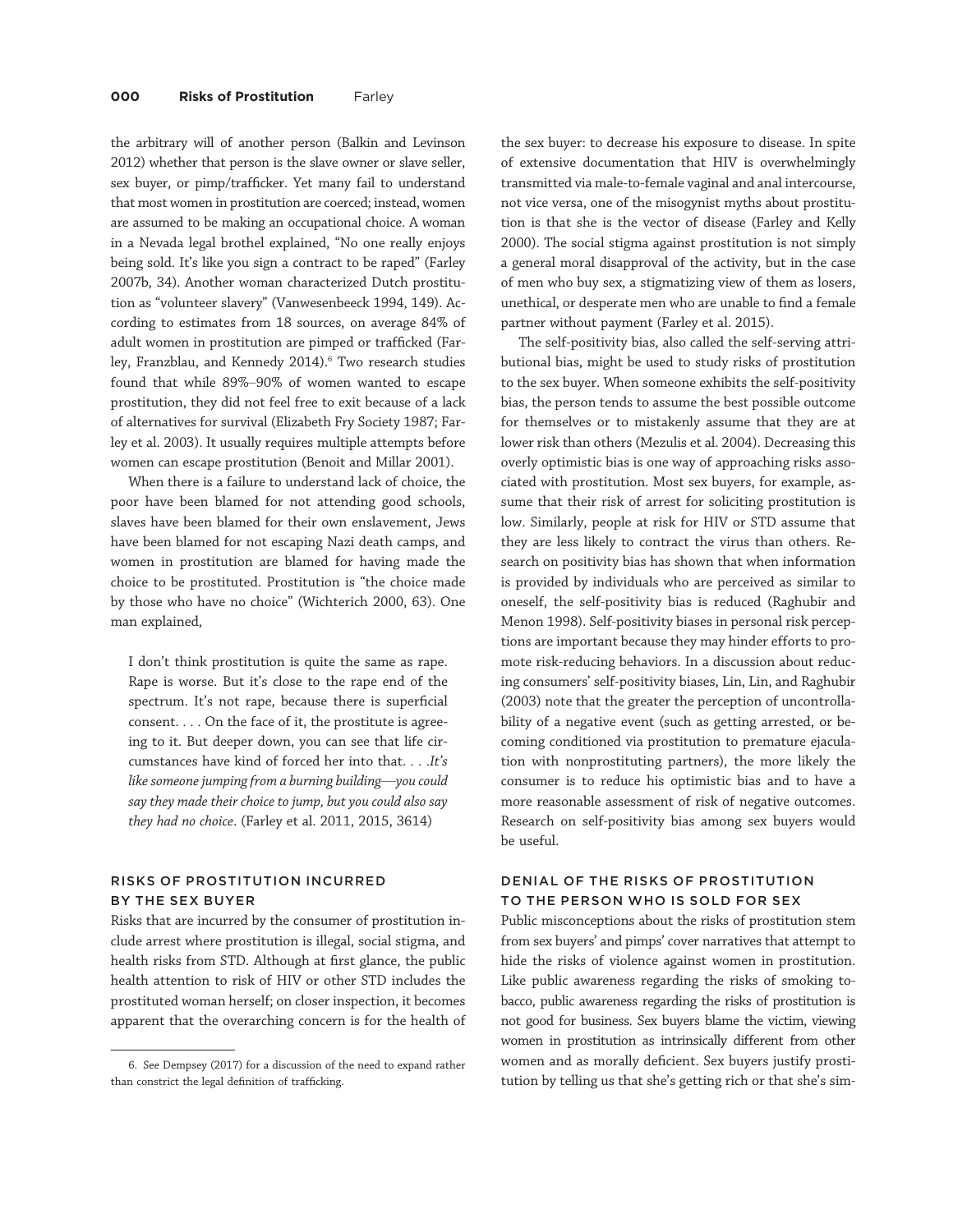ply doing an unpleasant but necessary job like factory work. Sex buyers and sex trade advocates may acknowledge a fraction of the risks for abuse and exploitation in prostitution, but adverse effects are minimized and the risks of abuse are justified because the women are alleged to make a lot of money. In a series of studies in 2009, Di Nicola and colleagues found that men who buy sex have witnessed and acknowledged exploitation, coercion, and trafficking but this does not affect their decision to buy women for sexual use. One of their interviewees said, "If I could differentiate between forced and voluntary, it would probably not influence my choice. Because if I like the girl, I would ask her to join me in the room" (Zaitch and Staring 2009, 109). Once paid for, the risks of prostitution—the exploitation, abuse, and rape—are disappeared.7 The payment releases the buyer from any obligation to treat the person he is buying as human. A Canadian prostitution tourist commented about women in Thai prostitution, "These girls gotta eat don't they? I'm putting bread on their plate. I'm making a contribution. They'd starve to death unless they whored" (Moore 1991; Bishop and Robinson 1997, 168–69). A sex buyer described the rapes of a woman by her pimp. But, he said, the rapes happened only "once in a while, not every week" (Farley, Schuckman et al. 2011, 24). If men's sexual expectations are unmet, rape and prostitution are assumed to be inevitable. Women who fail to provide the sex acts demanded by their partners are then blamed for their partners' use of women in prostitution. "If my fiancé won't give me anal, I know someone who will" (Farley, Schuckman et al. 2011, 3).

Words are crafted that appeal to these rationalizations or to the desire not to witness the cruelty of prostitution. These maneuvers to deny risk include words that conceal harms: voluntary prostitution, which implies that she consented when she had no survival alternatives; forced trafficking, which implies that somewhere there are women who volunteer to be trafficked into prostitution; sex work, which defines prostitution as a job rather than an act of violence. The term migrant sex worker disappears both prostitution and trafficking. Strip club prostitution has been reframed as sexual expression or exotic dancing or freedom to express one's sensuality. Brothels are referred to as massage parlors, saunas, nail parlors, and health clubs. Older men who buy teenagers for sex in Seoul call it compensated dating. In the United States, it's referred to as dating. In Tokyo prostitution is described as assisted intercourse. Men who buy women

7. Unlike other forms of violence against women such as incest, rape, or battering prostitution is paid for.

in prostitution are called interested parties or hobbyists, pimps are described as managers. 8

The general public, despite glimmerings of discomfort, may consider the prostitution transaction a choice. Why this refusal to acknowledge risks? Why look away from the overwhelming power differential between the sex buyer and the prostituted? Much information about prostitution comes from sex trade advocates and profiteers who run campaigns of risk denial. Doubt is created via attacks on empirical research, appearances by "happy high-class escorts" on TV shows, and other carefully crafted pro-sex-trade propaganda. Pimps and sex trade entrepreneurs orchestrate denial that is much like the tobacco industry's or the climate change denialists' playbooks. The facts are turned upside down and fantasy replaces reality. In response to the avalanche of evidence demonstrating harms from smoking, tobacco manufacturers argued  $(a)$  that tobacco was not harmful to smokers,  $(b)$  that smokers'cancer was caused by other factors, and (c) that smokers assumed the risk of cancer when they decided to smoke (Michon 2015).

Prostitution risk denialists' arguments are comparable to arguments made by climate change denialists (Oreskes and Conway 2011; Klein 2014). See table 1. Climate change denialists and prostitution risk denialists both tend to oppose any form of regulation of their businesses. A free-market approach to extracting resources enacts the dominancebased business philosophy that everything is—and should be—for sale. Advocacy of the commodification and unrestricted sale of human beings as prostitutes is the same anti-regulatory approach to expanding prostitution markets as that used to expand fossil fuel markets.

# CONCLUDING THOUGHTS AND THE EVOLUTION OF PROGRESSIVE PROSTITUTION POLICY

Prostitution is the business of sexual exploitation. Welldocumented risks of harm to the person used as product in the sex trade are ignored or denied. Pimps, traffickers, and sex buyers exploit the vulnerabilities of a dehumanized, devalued, and commodified class of women who have been set aside for men's sexual use. Anyone who is familiar with the daily life of those in prostitution understands that safety in prostitution is a pipe dream. Advocates of legal and decriminalized prostitution understand this but rarely admit it. Still, evidence exists. For example legalizing pros-

<sup>8.</sup> Pimps employ thugs named catchers who prevent women from escaping.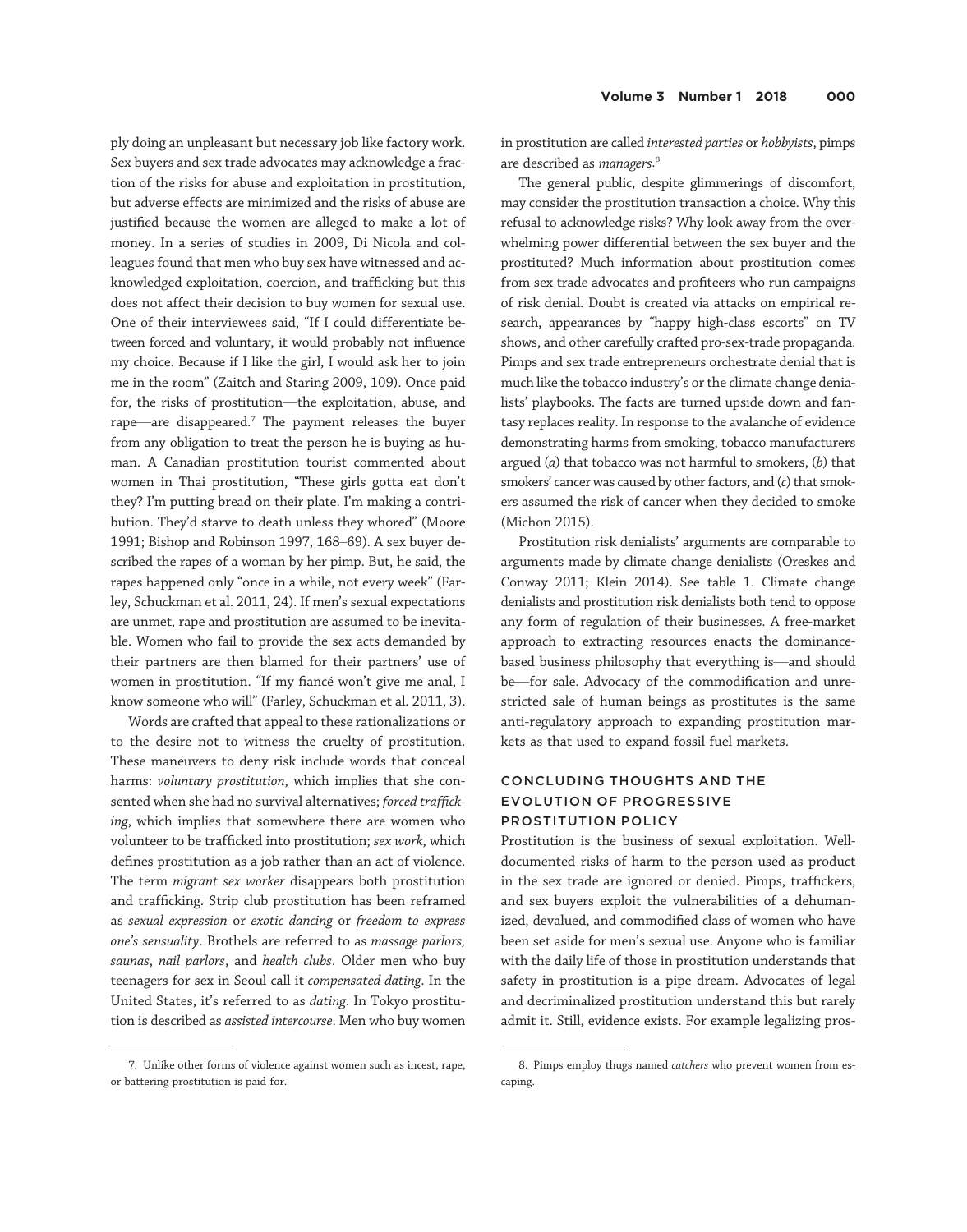#### **000 Risks of Prostitution Farley**

| Climate change denial playbook (Oreskes and Conway 2011)                                                                                                                                    | Prostitution risk denial playbook (Farley)                                                                                                                                                                        |
|---------------------------------------------------------------------------------------------------------------------------------------------------------------------------------------------|-------------------------------------------------------------------------------------------------------------------------------------------------------------------------------------------------------------------|
| 1. Science is unsettled; there is no consensus.                                                                                                                                             | 1. Much research on prostitution is controversial; researchers<br>disagree.                                                                                                                                       |
| 2. The uncertainties are very great. <sup>a</sup>                                                                                                                                           | 2. We can't be certain about the harms of prostitution. Even<br>peer-reviewed studies of risks of prostitution are biased. <sup>a</sup>                                                                           |
| 3. There are so many causes of the alleged phenomenon that<br>we don't know what the true cause is. <sup>a</sup>                                                                            | 3. There are many complex causes of violence in prostitution, such<br>as poverty. Until we eliminate those, leave prostitution<br>in place. <sup>a</sup>                                                          |
| 4. Fixing the problem would be too expensive, would kill jobs,<br>and would wreck the economy.                                                                                              | 4. Sex work is necessary for women's economic survival.                                                                                                                                                           |
| 5. Fixing the problem would undermine personal freedom. We are<br>defending the free market from government intrusion. Gov-<br>ernment regulation is a slippery slope leading to communism. | 5. Sex workers have the right to do what they want with their<br>bodies. It's their choice. The sex trade slogan "get the govern-<br>ment off my body" opposes government regulation from the<br>neoliberal Left. |
| 6. In any case global warming is good for you; it's nice weather.                                                                                                                           | 6. Prostitution is an inevitable if unpleasant aspect of society. It<br>meets men's needs for sex and prevents rape. Boys will be boys.<br>It's the oldest profession.                                            |
| 7. Therefore nothing can and nothing should be done.                                                                                                                                        | 7. Leave sex workers alone. We can take care of ourselves, with the<br>help of our business managers. Don't call them pimps or traf-<br>fickers; they're managers.                                                |

|  | Table 1. Climate Change Denial and Prostitution Risk Denial Playbooks |
|--|-----------------------------------------------------------------------|
|--|-----------------------------------------------------------------------|

a There is a failure, possibly deliberate, to understand the process of scientific query, including a failure to understand that statistical associations and probability are strong evidence even when it is not possible to claim causal relationships. " 'You can't be 100% certain of that finding, can you?' is asked. Doubt is created." See Oreskes and Conway (2011).

titution in Australia resulted in prostitution's being seen as a normal job. However the Australian governmental agency responsible for worker safety recommended hostage negotiation training for those entering prostitution. This reflected the government's awareness of prostitution's dangers, contradicting the notion of prostitution as a job like any other. In South Africa, the Sex Workers' Education and Advocacy Taskforce (SWEAT) distributed a list of safety tips including the recommendation that while undressing, the prostituting individual should "accidentally" kick a shoe under the bed, and while retrieving it, should check for knives, handcuffs, or rope. The SWEAT flyer noted that fluffing up the pillow on the bed would permit an additional weapons search (Farley 2004). A Dutch legal pimp who also understood the everyday violence directed at women in prostitution, explained,"You don't want a pillow in the [brothel's] room. It's a murder weapon" (Daley 2001). A San Francisco sex trade advocacy group advised, "be aware of exits and avoid letting your customer block access to those exits," and "shoes should come off easily or be appropriate for run-

ning in," and "avoid necklaces, scarves, across-the-body shoulder bags or anything else that can accidentally or intentionally be tightened around your throat" (St. James Infirmary 2004, 172). Panic buttons in legal brothels make as little sense as panic buttons in the homes of battered women; they can never be answered quickly enough to prevent violence.

The activities of sex buyers and distributors/traffickers the commoditizers—are predatory in the extreme. Those who profit from selling women in prostitution know of the risks just as surely as tobacco companies knew of the risks of smoking. As a nod to these risks, some have proposed harm or risk reduction based on the assumption that people will inevitably continue to engage in prostitution. Risk reduction interventions therefore aim to reduce but not eliminate risk of harm. At its extreme, a harm reduction approach becomes a laissez-faire ideology more concerned with protecting individual rights to certain behaviors, no matter how risky, than with protecting the health of these same individuals, their families, and the public. Harm reduction approaches to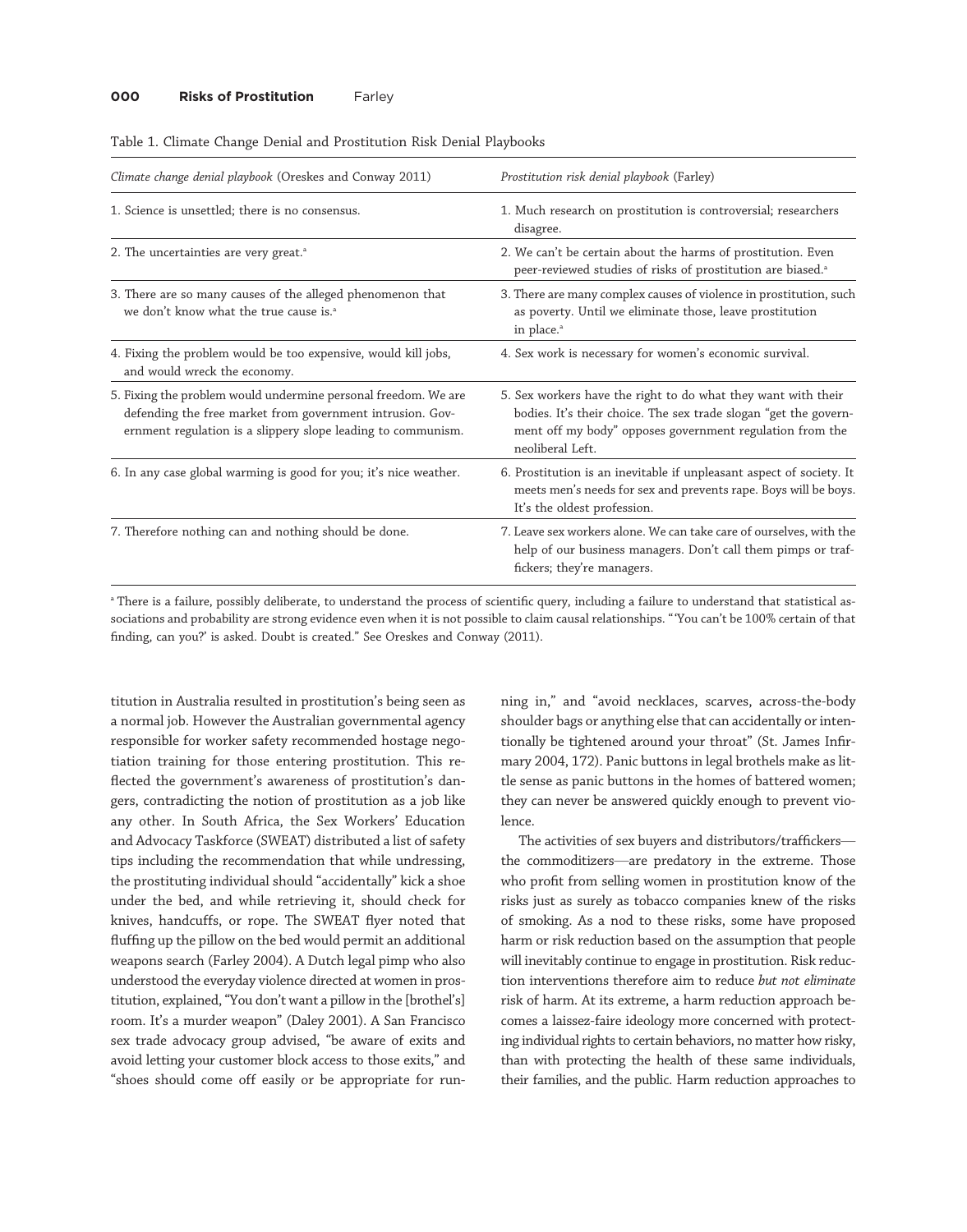prostitution (such as male condom distribution) may have some benefits but fail to address the roots of the problem. A risk reduction–only approach is dismissive of the alternatives for risk elimination: not entering prostitution, or helping individuals to completely avoid these highly risky activities (Green, Farley, and Herling-Ruark 2009).

The complicity of governments sustains prostitution. When the sex trade expands, women are less likely to compete with men for jobs. When prostitution is incorporated into states' economies, governments are relieved of the necessity of finding employment for women. Blood taxes are collected by the state-as-pimp in legal and decriminalized prostitution. Banks, airlines, internet providers, hotels, travel agencies, and all media are integral to the exploitation and abuse of women in prostitution tourism, make huge profits, and are solidified as part of a country's economy.

The existence of prostitution anywhere is society's betrayal of women, especially those who are marginalized and vulnerable because of their sex, their ethnicity, their poverty, and their history of abuse and neglect. Our goal should be to abolish prostitution, not to fix or regulate it. Decriminalized prostitution as a public health response to HIV is not warranted, given the current empirical evidence (Rothman 2017). The social and ethical challenges to those who promote legalized (or decriminalized) prostitution are overwhelming. Until vulnerability is removed and equality is in place, women will continue to enter prostitution as a lastditch survival maneuver. This perspective has been elaborated in the Palermo Protocol, an international legal agreement signed by the United States that makes consent to prostitution irrelevant with respect to whether or not trafficking (pimping) has occurred (Raymond 2002). Another ethical issue is poverty and the financial inducement that compels people into prostitution (MacKinnon 2011), for example to pay for a tank of gas (Hardin 2011) or food (Bradenton 2012). Until income and sex equality exist, poor women will be vulnerable to prostitution. And finally, since legalization of prostitution has been associated with increased trafficking (Cho, Dreher, Neumayer 2013), those most vulnerable are at increased risk for harm (Rothman 2017).

The voices and analyses of exited survivors—those who are no longer under pimp or sex trade control—direct us to the obvious legal solutions. Men who buy sex must be held accountable for their predatory aggression. Given the psychological and physical risks to the prostituted person who is consumed as a commodity in the prostitution transaction, it makes sense to increase the real and perceived risks to the sex buyer. Those in prostitution must be of-

fered real alternatives for survival, and never arrested. Pimps and traffickers must also be held accountable. Many countries have now passed legislation that shifts the legal focus to men who buy sex. A human-rights-based or abolitionist approach to prostitution would decrease risks to the prostituted and offer them alternatives. Those who are sold for sex in prostitution would not be arrested. Instead sex buyers would be penalized. In this legal approach, prostitution is understood as an institution imbued with risk for the person who is bought as sexual commodity. A number of countries have passed legislation that recognizes prostitution as sexual exploitation: Sweden (1999),<sup>9</sup> South Korea (2004), Iceland, (2008), Norway (2009), Canada (2014), Northern Ireland (2015), France (2016), and Republic of Ireland (2017). In these abolitionist approaches to prostitution, sex buyers are penalized (as are pimps and traffickers) and people in prostitution are decriminalized and are also provided with exit services and job training. Once prostitution is understood as a form of violence against women, this legal approach makes sense.

But first we have to move past the pimps' and profiteers' deceptive narratives that deny the risks of prostitution to the person who is sold as product. Ultimately, it is necessary to look at the structural origins of race, sex, and economic inequality. Public education is needed regarding the humanity of those who are bought as products, the risks and the violence of the experience of being bought for sex, and the predatory criminality of the sex buyer.

#### REFERENCES

- Argento, Elena, Katherine A. Muldoon, Duff Putu, Simo Annick, Kathleen N. Deering, and Shannon Kate (2014), "High Prevalence and Partner Correlates of Physical and Sexual Violence by Intimate Partners among Street and Off-Street Sex Workers," PLoS One, 9 (7), http://journals .plos.org/plosone/article?id510.1371/journal.pone.0102129.
- Anderson, Bridget, and Julia O'Connell Davidson (2003), Is Trafficking in Human Beings Demand Driven? A Multi-Country Pilot Study, Geneva: International Organization for Migration.
- Balkin, Jack M., and Sanford Levinson (2012), "The Dangerous Thirteenth Amendment," Columbia Law Review, 112 (7), 1459–1500.
- Barry, Kathleen (1979). Female Sexual Slavery. New York: New York University Press.
- (1995), The Prostitution of Sexuality, New York: New York University Press.
- Benoit, Cecilia, and Alison Millar (2001), Dispelling Myths and Understanding Realities: Working Conditions, Health Status, and Exiting Experiences of Sex Workers, Vancouver: PEERS. https://dspace.library.uvic.ca

<sup>9.</sup> See the Swedish government's report regarding the implementation of the law against purchasing sexual services: https://ec.europa.eu /anti-trafficking/sites/antitrafficking/files/the\_ban\_against\_the\_purchase  $\_$ of $\_$ sexual $\_$ services. $\_$ an $\_$ evaluation $\_$ 1999-2008 $\_$ 1.pdf.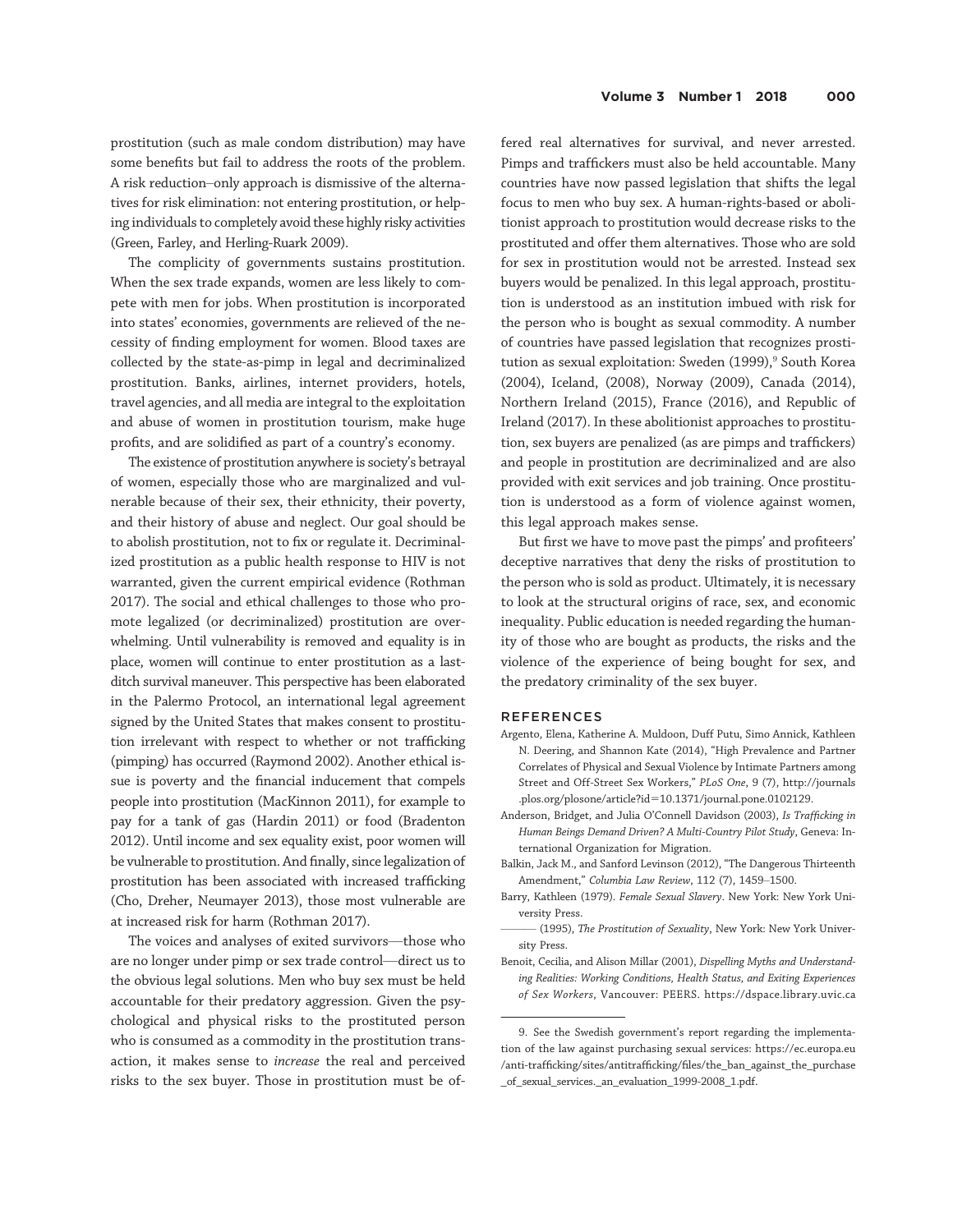/bitstream/handle/1828/7473/Benoit\_Cecilia\_DispellingMyths\_2001 .pdf?sequence=1&isAllowed=y.

- Bishop, Ryan, and Lillian S. Robinson (1997), Night Market: Sexual Cultures and the Thai Economic Miracle, New York: Routledge.
- Boyer, Debra, et al. (1993), Survival Sex in King County: Helping Women Out, Seattle: Seattle Women's Commission.
- Bradenton, Herald (2012), "Fla. Woman Offers Sex for 2 Cheeseburgers," Bradenton (FL) McClatchy Newspapers, April, http://thetimes-tribune .com/news/fla-woman-offers-sex-for-2-cheeseburgers-1.1294528.
- Brody Stuart., John J. Potterat, Stephen Q. Muth, and Donald E. Woodhouse (2005), "Psychiatric and Characterological Factors Relevant to Excess Mortality in a Long-Term Cohort of Prostitute Women," Journal of Sexual and Marital Therapy, 31 (2), 97-112.
- Cho, Seo-Young, Axel Dreher, and Eric Neumayer (2013), "Does Legalized Prostitution Increase Human Trafficking?" World Development, 41, 67– 82. http://www.lse.ac.uk/geographyAndEnvironment/whosWho/pro files/neumayer/pdf/Article-for-World-Development-\_prostitution\_-ano nymous-REVISED.pdf.
- Church, Stephanie, Marion Henderson, Marina Barnard, and Graham Hart (2001),"Violence by Clients towards Female Prostitutes in Different Work Settings: Questionnaire Survey," British Medical Journal, 322, 524–25.
- Cler-Cunningham, Leonard, and Christine Christenson (2001), "Studying Violence to Stop It: Canadian Research on Violence against Women in Vancouver's Street Level Sex Trade," Research for Sex Work, 4, 25– 26.
- Crumley, Bruce, Ann M. Simmons, and Rhea Schoenthal (1993), "Sex for Sale: Defiling the Children," Time Magazine.
- Daley, Suzanne (2001), "New Rights for Dutch Prostitutes, but No Gain," New York Times, August 12. http://www.nytimes.com/2001/08/12/in ternational/12DUTC.html.
- Dalla, Rochelle L. (2002), "Night Moves: A Qualitative Investigation of Street-Level Sex Work," Psychology of Women Quarterly, 26, 63–73.
- Dalla, Rochelle L., Yan Xia, and Heather Kennedy (2003), " 'You Just Give Them What They Want and Pray They Don't Kill You': Street-Level Sex Workers' Reports of Victimization, Personal Resources and Coping Strategies," Violence against Women, 9, 1367–94.
- Dempsey, Michelle Madden (2017), "What Counts as Trafficking for Sexual Exploitation? How Legal Methods Can Improve Empirical Research," Journal of Human Trafficking, 3 (1), 61-80.
- Di Nicola, Andrea, Andrea Cuaduro, Marco Lombardi, and Paolo Ruspini, eds. (2009), Prostitution and Human Trafficking: Focus on Clients, New York: Springer.
- Dragomirescu, Dan Alexandru, Carmen Necula, and Raluca Simion (2009), "Romania: Emerging Market for Trafficking? Clients and Trafficked Women in Romania," in Prostitution and Human Trafficking: Focus on Clients, ed. Andrea Di Nicola, Andrea Cuaduro, Marco Lombardi, and Paolo Ruspini, New York: Springer, 123–62.
- Dworkin, Andrea (1997), "Prostitution and Male Supremacy," in Life and Death, New York: Free Press, 139–51.
- Elizabeth Fry Society (1987), "Streetwork Outreach with Adult Female Street Prostitutes," unpublished report, Toronto, May.
- Farley, Melissa (2004), " 'Bad for the Body, Bad for the Heart': Prostitution Harms Women Even If Legalized or Decriminalized," Violence against Women, 10, 1087–1125.
	- (2006), "Prostitution, Trafficking, and Cultural Amnesia: What We Must Not Know in Order To Keep the Business of Sexual Exploitation Running Smoothly," Yale Journal of Law and Feminism, 18, 109–44.
	- (2007a), "'Renting an Organ for 10 Minutes:' What Tricks Tell Us about Prostitution, Pornography, and Trafficking," in Pornography:

Driving the Demand for International Sex Trafficking, ed. D. Guinn and J. DeCaro, Los Angeles: Captive Daughters Media, 144–52.

- (2007b), Prostitution and Trafficking in Nevada: Making the Connections, San Francisco: Prostitution Research and Education.
- (2009), "Theory versus Reality: Commentary on Four Articles about Trafficking for Prostitution," Women's Studies International Forum, 32 (4), 311–15.
- (2013), "Prostitution: An Extreme Form of Girls' Sexualization," in The Sexualization of Girls, ed. Eileen Zurbriggen and Tori-Ann Roberts, Oxford: Oxford University Press.
- Farley, Melissa, Julie Bindel, and Jacqueline M. Golding (2009), "Men Who Buy Sex: Who They Buy and What They Know," London; Eaves: San Francisco: Prostitution Research and Education. http://www .prostitutionresearch.com/Men%20Who%20Buy%20Sex1-10.pdf.
- Farley, Melissa, Ann Cotton, Jacqueline Lynne, Sybille Zumbeck, Frida Spiwak, Maria E. Reyes, Dinorah Alvarez, and Ufuk Sezgin (2003), "Prostitution and Trafficking in 9 Countries: Update on Violence and Posttraumatic Stress Disorder," in Prostitution, Trafficking and Traumatic Stress, ed. M. Farley, New York: Routledge. http://www.pro stitutionresearch.com/pdf/Prostitutionin9Countries.pdf.
- Farley, Melissa, Kenneth Franzblau, and M. Alexis Kennedy (2014), "Online Prostitution and Trafficking," Albany Law Review, 77 (3), 1039–94.
- Farley, Melissa, and Vanessa Kelly (2000), "Prostitution: A Critical Review of the Medical and Social Sciences," Women and Criminal Justice, 11 (4), 29–64.
- Farley, Melissa, Wendy Freed, Kien Serey Phal, and Jacqueline M. Golding (2012), "A Thorn in the Heart: Cambodian Men Who Buy Sex," paper presented at conference co-hosted by Cambodian Women's Crisis Center and Prostitution Research & Education:"Focus on Men Who Buy Sex: Discourage Men's Demand for Prostitution, Stop Sex Trafficking," Himawari Hotel, Phnom Penh, Cambodia, July 17, http://prostitutionresearch.com /2012/07/17/a-thorn-in-the-heart-cambodian-men-who-buy-sex/.
- Farley, Melissa, Jacqueline M. Golding, Emily Schuckman Matthews, Neil M. Malamuth, and Laura Jarrett (2015), "Comparing Sex Buyers with Men Who Do Not Buy Sex: New Data on Prostitution and Trafficking," Journal of Interpersonal Violence, 32 (3), 3601–25. http://prostitution research.com/2015/09/01/men-who-buy-sex-have-much-in-common -with-sexually-coercive-men-new-study-shows-4/.
- Farley, Melissa, J. Lynne, and Ann Cotton (2005), "Prostitution in Vancouver: Violence and the Colonization of First Nations Women," Transcultural Psychiatry, 42, 242–71, http://prostitutionresearch.com/2005 /06/04/prostitution-in-vancouver-violence-and-the-colonization-of -first-nations-women/.
- Farley, Melissa, Jan Macleod, Lynn Anderson, and Jacqueline M. Golding (2011), "Attitudes and Social Characteristics of Men Who Buy Sex in Scotland," Psychological Trauma: Theory, Research, Practice, and Policy, 3/4, 369–83, http://www.prostitutionresearch.com/pdfs/Farley,Macleod %20et%20al%202011%20Men%20Who%20Buy%20Sex%20In%20Scot land.pdf.
- Farley, Melissa, Emily Schuckman, Jacqueline M. Golding, Kristin Houser, Laura Jarrett, Peter Qualliotine, and Michelle Decker (2011), "Comparing Sex Buyers with Men Who Don't Buy Sex: 'You can have a good time with the servitude' vs. 'You're supporting a system of degradation,'" paper presented at Psychologists for Social Responsibility annual meeting, July 15, Boston.
- Farley, Melissa, and Sunghee Seo (2006), "Prostitution and Trafficking in Asia," Harvard Asia Pacific Review, 8 (2), 9–12.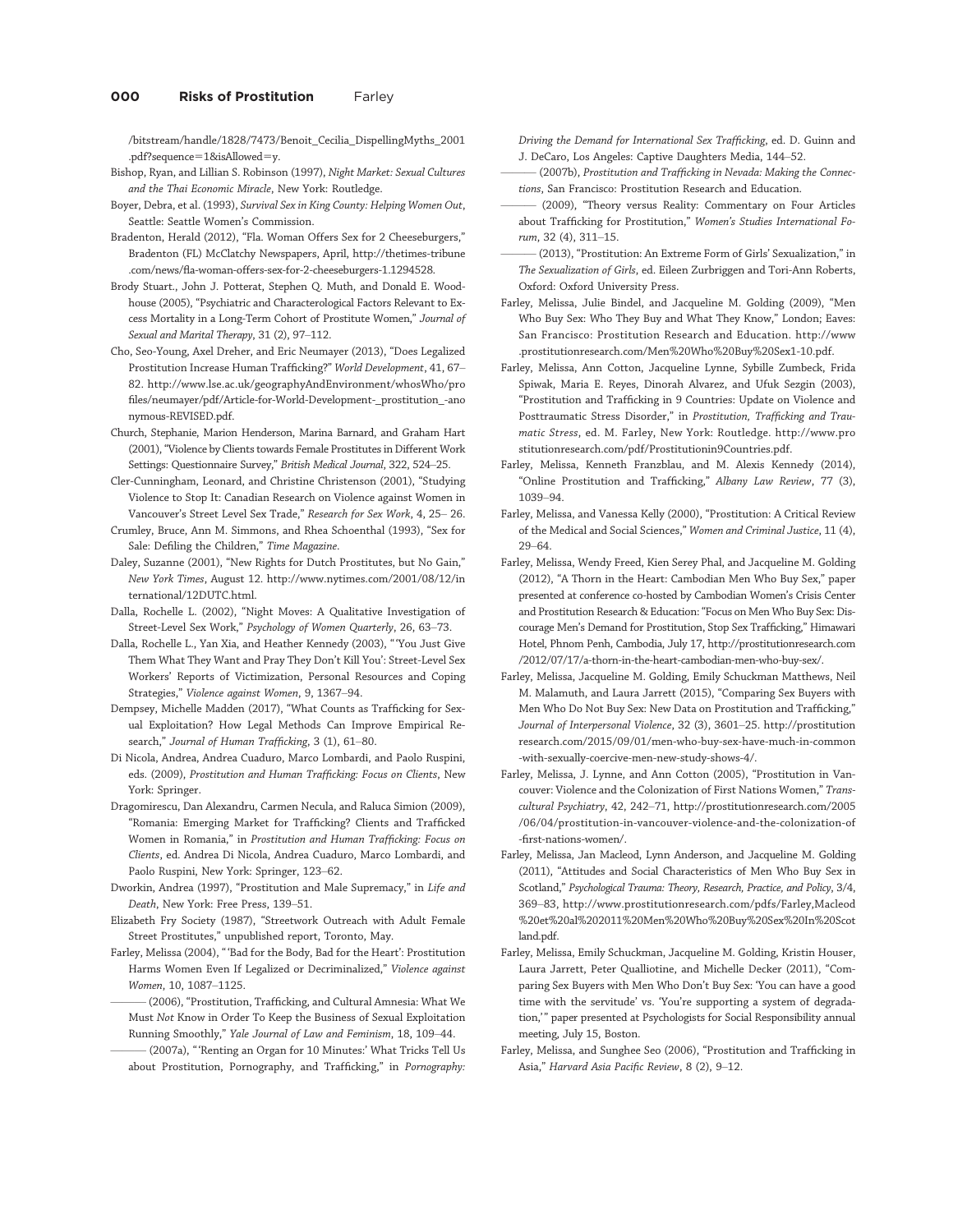- Gibbs, Erin Van Brunschot, Rosalind A. Sydie, and Catherine Krull (2000), "Images of Prostitution: The Prostitute and Print Media," Women and Criminal Justice, 10 (4), 47–72.
- Giobbe, Evelina (1990), "Confronting the Liberal Lies about Prostitution," in The Sexual Liberals and the Attack on Feminism, ed. Dorchen Leidholdt and Janice Raymond, Oxford: Pergamon, 67–81.
- Giobbe, Evelina (1991a), "Prostitution, Buying the Right to Rape," in Rape and Sexual Assault III: A Research Handbook, ed. Ann Wolbert Burgess, New York: Garland.
- (1991b), "The Vox Fights," Vox (Winter), 28-35.
- Green, Edward C., Melissa Farley, and Alison Herling-Ruark (2009), "Book Review: The Wisdom of Whores: Bureaucracies, Brothels and the Business of AIDS," Journal of the American Medical Association, 301 (23), 2502–4.
- Hardin, Nathan (2011), "Woman Charged with Prostituting for Gas," Salisbury (NC) Post, July 21, http://www.salisburypost.com/Crime /072111WEBcouplechargedwithprostitution-qcdChristopher Riddle.
- Herman, Judith Lewis (1992), Trauma and Recovery: The Aftermath of Violence—from Domestic Abuse to Political Terror, New York: Basic Books.
- Høigård, Cecile, and Liv Finstad (1986), Backstreets: Prostitution, Money and Love, University Park: Pennsylvania State University Press.
- Hunter, Susan K. (1994), "Prostitution Is Cruelty and Abuse to Women and Children," Michigan Journal of Gender and Law, 1, 1–14.
- Johnson, Walter. (1999), Soul by Soul: Life Inside the Antebellum Slave Market, Cambridge, MA: Harvard University Press.
- Hirschman, Elizabeth C., and Ronald Paul Hill (2000), "On Human Commoditization and Resistance: A Model Based upon Buchenwald Concentration Camp," Psychology and Marketing, 17 (6), 469–91.
- Klein, Naomi (2014), This Changes Everything: Capitalism vs. the Climate, New York: Simon & Schuster.
- Kramer, Lisa A. (2003), "Emotional Experiences of Performing Prostitution," in Prostitution, Trafficking, and Traumatic Stress, ed. Melissa Farley, New York: Grove Press.
- Leone, Diana (2001), "One in 100 Children in Sex Trade, Study Says," Honolulu Star-Bulletin, September 10, 2001. http://starbulletin.com /2001/09/10/news/story1.html
- Lin, Ying-Ching, Chien Huang Lin, and Priya Raghubir (2003), "Avoiding Anxiety, Being in Denial, or Simply Stroking Self-Esteem: Why Self-Positivity?" Journal of Consumer Psychology, 13 (4), 464–77. http:// citeseerx.ist.psu.edu/viewdoc/download?doi=10.1.1.460 .9025&rep=rep1&type=pdf.
- Ling, Davina C., William C. W. Wong, Eleanor A. Holroyd, and Ann Gray (2007), "Silent Killers of the Night: An Exploration of Psychological Health and Suicidality among Female Street Sex Workers," Journal of Sex and Marital Therapy, 33 (4), 281–99.
- MacKinnon, Catharine A. (2011), "Trafficking, Prostitution, and Inequality," Harvard Civil Rights–Civil Liberties Law Review, 46, 271–309.
- MacKinnon, Catharine A., and Andrea Dworkin (1997), In Harm's Way: The Pornography Civil Rights Hearings, Cambridge, MA: Harvard University Press.
- Mezulis, Amy H., Lyn Y. Abramson, Janet S. Hyde, and Benjamin L. Hankin (2004), "Is There a Universal Positivity Bias in Attributions? A Meta-Analytic Review of Individual, Developmental, and Cultural Differences in the Self-Serving Attributional Bias," Psychological Bulletin, 130 (5), 711–47.
- Michon, Kathleen (2015), "Tobacco Litigation: History & Recent Developments," http://www.nolo.com/legal-encyclopedia/tobacco-litigation -history-and-development-32202.html.

Miller, Jody, and Martin D. Schwartz (1995), "Rape Myths against Street Prostitutes," Deviant Behavior, 16, 1–23.

Moore, Christopher G. (1991), A Killing Smile, Bangkok: White Lotus Press.

- O'Connell Davidson, Julia (1998), Prostitution, Power, and Freedom, Ann Arbor: University of Michigan Press.
- (2003), "'Sleeping with the enemy'? Some Problems with Feminist Abolitionist Calls to Penalise Those who Buy Commercial Sex," Social Policy and Society, 2 (1), 55–63.
- Oram, Siân, Heidi Stöckl, Joanna Busza, Louise M. Howard, and Cathy Zimmerman (2012), "Prevalence and Risk of Violence and the Physical, Mental, and Sexual Health Problems Associated with Human Trafficking: Systematic Review," Plos Medicine May 29, https://doi.org/10 .1371/journal.pmed.1001224.
- Oreskes, Naomi, and Erik M. Conway (2011), Merchants of Doubt: How a Handful of Scientists Obscured the Truth on Issues from Tobacco Smoke to Global Warming, London: Bloomsbury.
- Oselin, Sharon, and Aaron Blasyak (2013), "Contending with Violence: Female Prostitutes' Strategic Responses on the Streets," Deviant Behavior, 34 (4), 274–90.
- Parriott, Ruth (1994), Health Experiences of Women Used in Prostitution: Survey Findings and Recommendations, Minneapolis: WHISPER, Minneapolis. http://www.cura.umn.edu/sites/cura.advantagelabs.com/files /publications/PUBS\_S9406.pdf.
- Patterson, Orlando (1982), Slavery and Social Death: A Comparative Study, Cambridge, MA: Harvard University Press.
- Pedersen, P. V., A. Arnfred, M. H. Algren, and K. Juel (2016), "Comparison of Health Behaviors among Women Brothel Workers to Those of the General Population of Women in Denmark," Women & Health 56 (4), 376–94.
- Potterat, John J., Devon D. Brewer, Stephen Q. Muth, Richard B. Rothenberg, Donald E. Woodhouse, John B. Muth, et al. (2004), "Mortality in a Long-Term Open Cohort of Prostitute Women," American Journal of Epidemiology, 159, 778–85.
- Quinet, Kenna (2011), "Prostitutes as Victims of Serial Homicide: Trends and Case Characteristics, 1970–2009," Homicide Studies, 15 (1), 74–100.
- Radin, Margaret Jane, and Madhavi Sunder (2005), "Introduction: The Subject and Object of Commodification," in Rethinking Commodification: Cases and Readings in Law and Culture, ed. Martha M. Ertman and Joan C. Williams, New York: NYU Press, 8–29.
- Raghubir, Priya, and Geeta Menon (1998), "AIDS and Me, Never the Twain Shall Meet: The Effects of Information Accessibility on Judgments of Risk and Advertising Effectiveness," Journal of Consumer Research, 25 (1), 52–63.
- Ray, Audacia (2007), Naked on the Internet: Hookups, Downloads, and Cashing in on Internet Sexploration, Berkeley: Seal Press.
- Raymond, Janice G. (2002), "The New U.N. Trafficking Protocol," Women's Studies International Forum, 25, 491–502.
- Rothman, Emily F. (2017), "Second Thoughts: Should US Physicians Support the Decriminalization of Commercial Sex?" AMA Journal of Ethics, 19 (1), 110–21. http://journalofethics.ama-assn.org/2017/01/sect1 -1701.html.
- Schwartz, Harvey L. (2000), Dialogues with Forgotten Voices: Relational Perspective on Child Abuse Trauma and Treatment of Dissociative Disorders, New York: Basic Books.
- Sharp, Lesley A. (2000), "The Commodification of the Body and Its Parts," Annual Review of Anthropology, 29 (1), 287–329.
- Silbert, Mimi H., and Ayala M. Pines (1981), "Sexual Child Abuse as an Antecedent to Prostitution," Child Abuse and Neglect, 5, 407–11.